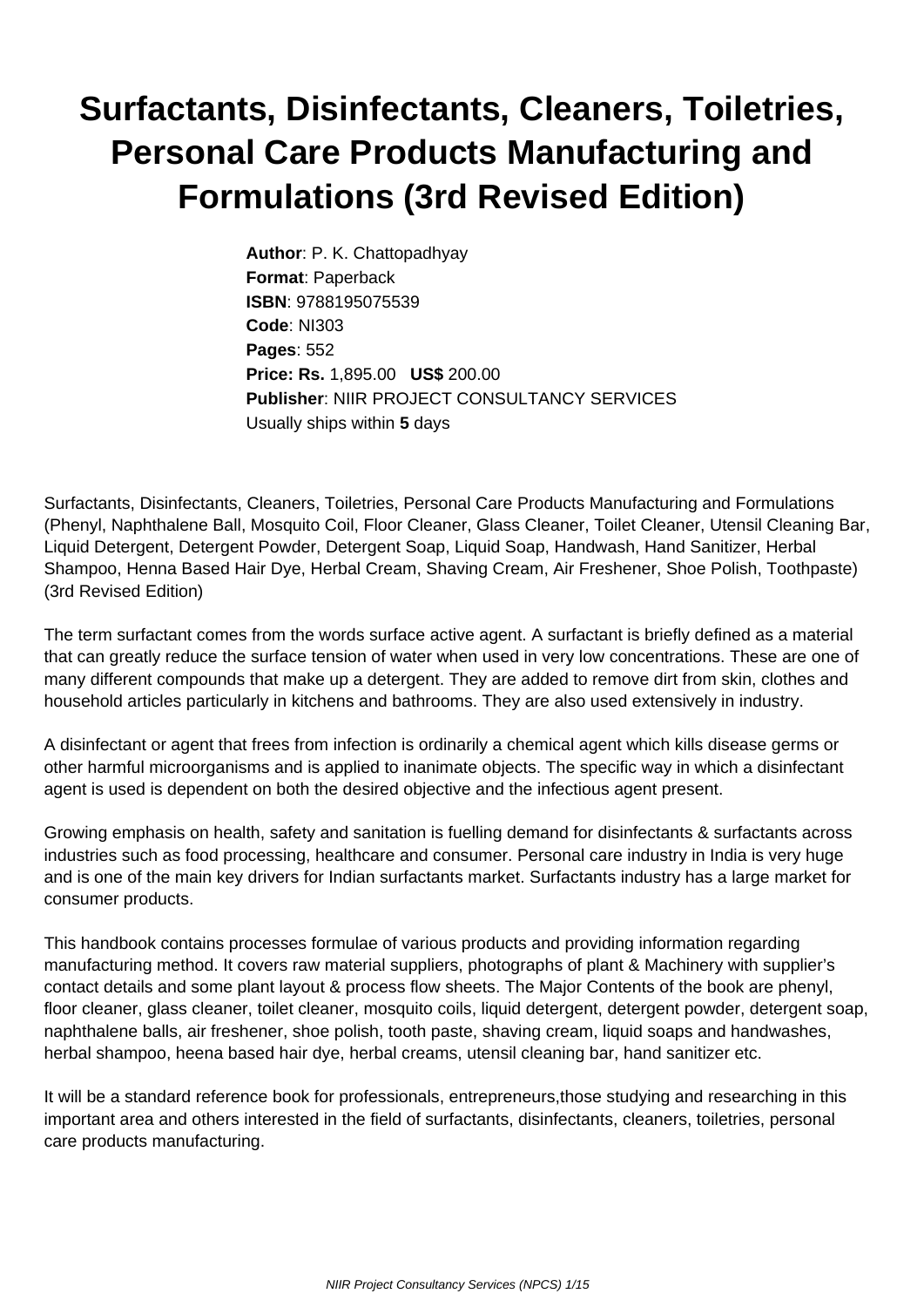## **Contents**

**CONTENTS**  1. INTRODUCTION **Disinfectant**  Advantages & Disadvantages of Different Classes of Disinfectants Surfactant Classification of Surfactants Market Overview 2. PHENYL Uses **Properties**  Manufacturing Process 3. FLOOR CLEANER Composition of Floor Cleaner Uses of Floor Cleaner Raw Material Required for Floor Cleaner Manufacturing Process of Floor Cleaner Process Flow Diagram of Floor Cleaner 4. GLASS CLEANER Uses & Applications Properties of Glass Cleaner Formulations of Glass Cleaner 1. Acidic Glass Cleaner 2. Ammoniacal Glass Cleaner 3. Glass Cleaner without Ammonia Manufacturing Process Process Flow Diagram of Glass Cleaner 5. TOILET CLEANER **Properties**  Features Formulations of Toilet Cleaner Manufacturing Process of Toilet Cleaner Process Flow Diagram of Toilet Cleaner 6. MOSQUITO COILS Uses and Applications **Properties**  Basic Raw Material Manufacturing Process Process Flow Diagram 7. LIQUID DETERGENT Uses of Liquid Detergent Liquid Detergent Formulations 1. Heavy Duty Liquid Detergent 2. Light Duty Liquid Detergent Manufacturing Process Process Flow Diagram 8. DETERGENT POWDER Properties of Detergent Powder Uses & Applications Manufacturing Process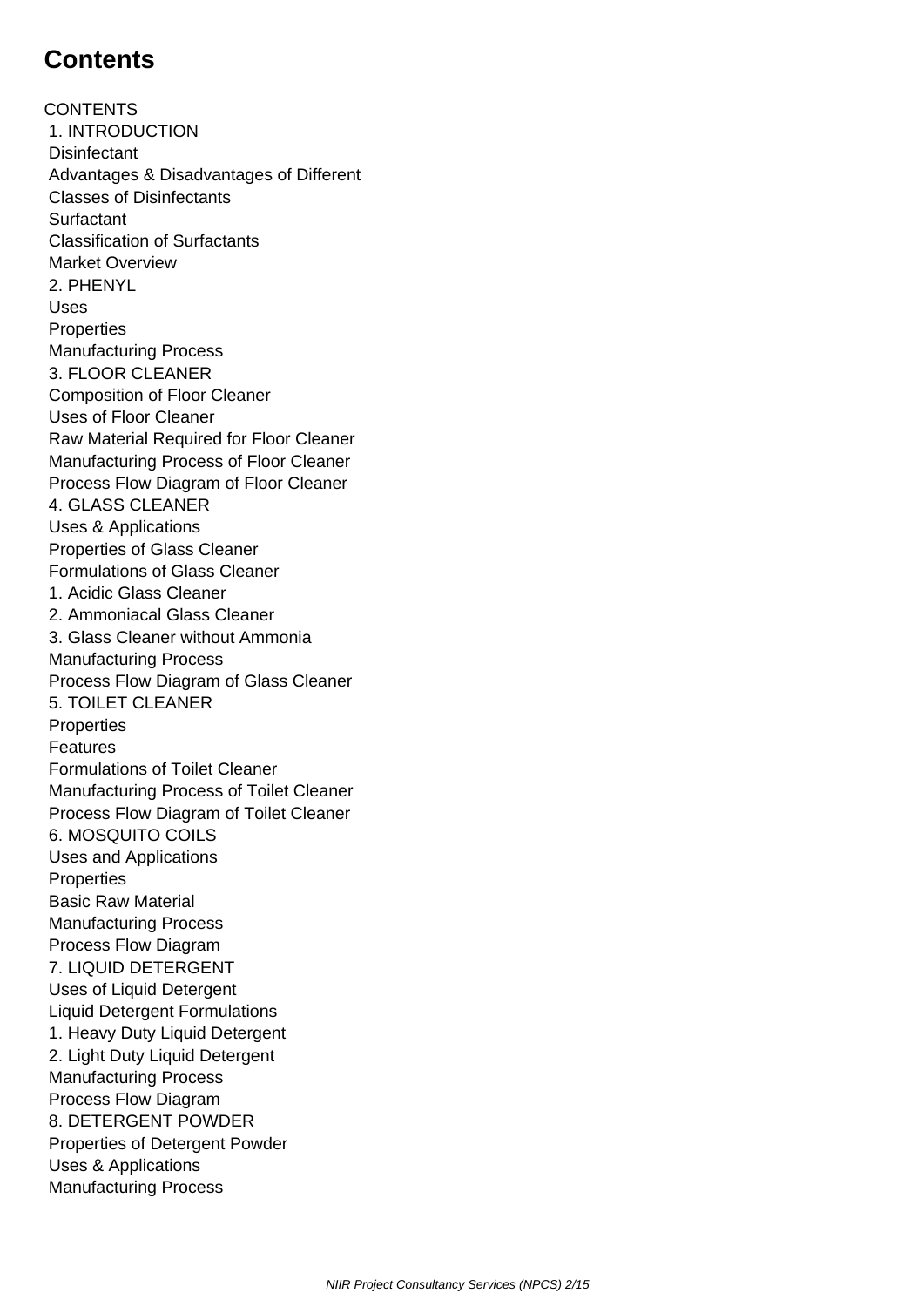Process Flow Diagram 9. DETERGENT SOAP **Properties**  Uses & Applications Detergent Cake Formulation Manufacturing Process Process Flow Diagram 10. NAPHTHALENE BALLS Uses & Applications **Properties**  Manufacturing Process Process Flow Diagram 11. AIR FRESHENER (ODONIL TYPE) **Properties**  Uses and Applications Formulation for Preparing Odonil Type Solid Deodorant Cake Manufacturing Process Process Flow Diagram 12. SHOE POLISH Uses and Applications Formulation of Different Type of Shoe Polish Black Boot Polish Dark Tan Polish Concentrated Liquid Shoe Polish (Black) Manufacturing Process Coloured Polishes Process Flow Diagram 13. TOOTHPASTE Components of Toothpaste Typical Toothpaste Ingredients Manufacturing Process Process Flow Diagram 14. SHAVING CREAM Raw Material Used for Shaving Cream Application of Shaving Cream Formulation Manufacturing Process 15. LIQUID SOAPS AND HANDWASHES Method of Manufacture 16. HERBAL SHAMPOO **Properties**  Manufacturing Process of Herbal Shampoo Composition of Formulated Herbal Shampoo Herbal Anti-Dandruff Shampoo Formulation Method of Herbal Anti-Dandruff Shampoo Process Flow Diagram of Herbal Shampoo 17. HENNA BASED HAIR DYE Properties of Hair Dyes Formulations for Hair Dye A. For Black Colour B. For Making Burgundy Colour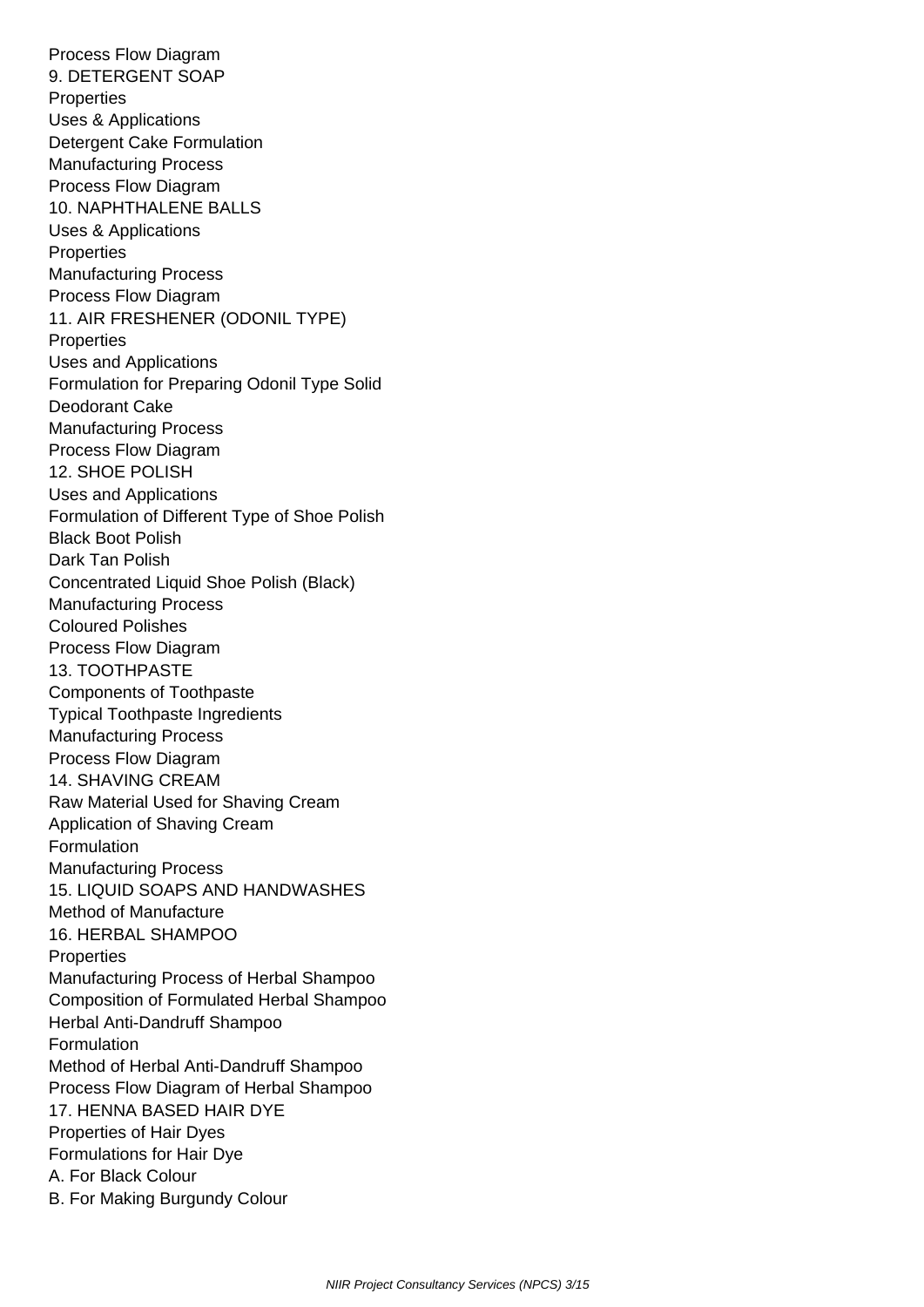C. For Making Chase Nut Colour D. For Making Special Brown Manufacturing Process Process Flow Diagram 18. HERBAL CREAMS Properties of Herbal Cream Manufacturing Process of Herbal Cream Process Flow Diagram 19. UTENSIL CLEANING BAR Uses & Applications Formulation Manufacturing Process Process Flow Diagram 20. HAND SANITIZER Physical and Chemical Properties **Ingredients**  Uses Formulation of Herbal Hand Sanitizer Manufacturing Process 21. FORMULATIONS Bathroom Cleaner Bowl Cleaner (With Nonionic) Bowl Cleaner (Nonionic/Perfume) Toilet Bowl Cleaner Tub & Tile Cleaner Tub, Tile and Bathroom Cleaner Tile Cleaner Liquid Acid Toilet Bowl Cleaner Pearlescent Toilet Bowl Cleaner Toilet Bowl Cleaner Toilet Bowl Cleaner-Liquid Toilet Bowl Cleaner with Bleach Toilet Cleaner, Powder Toilet Cleaner, Powder-B Toilet Cleaning Block, Extruded-A Toilet Cleaning Block. Extruded-B Tile & Toilet Cleaner Automatic Dishwasher Detergent-Dry Mix Formulation Automatic Dishwasher Detergent-Agglomerated Formulation Automatic Dishwashing Detergent Dishwashing (Machine) Powder Automatic Liquid Dish Detergent Liquid Dishwash Detergent - Economy Liquid Dishwash Detergent -Intermediate Automatic Dishwash Liquid Industrial Dishwash, Mild Liquid Hand Dishwash Liquid—High Quality Hand Dishwash Liquid—Good Quality Hand Dishwashing Liquid Mechanical Dishwashing Detergent - Chlorinated All Purpose Cleaner All Purpose Cleaner - No Rinse All Purpose Cleaner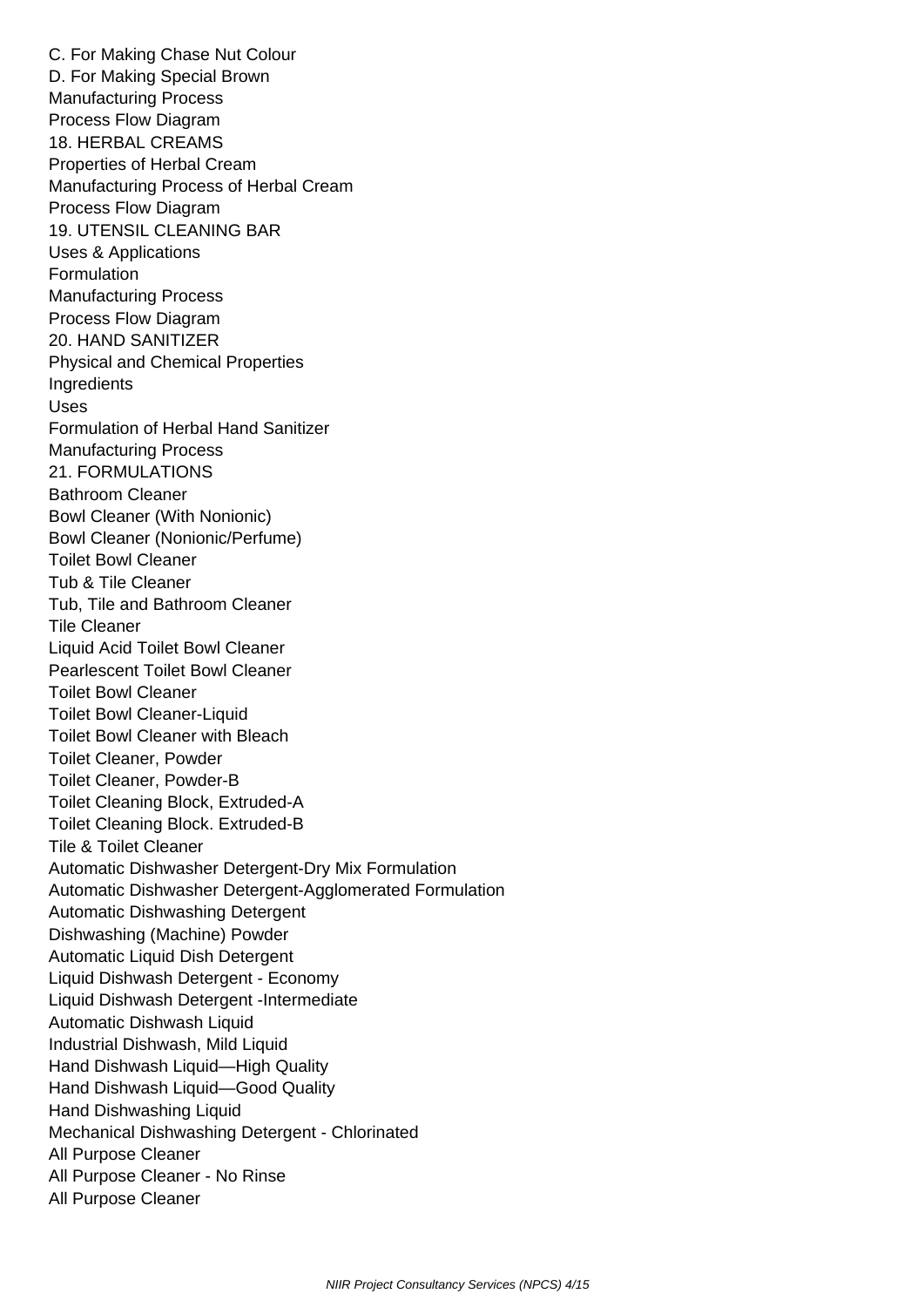All-Purpose Disinfectant Cleaner Heavy Duty Alkaline Cleaner Alkaline Powder Cleaner Phosphate Free All Purpose Cleaner Abrasive Cleaner with Bleach Abrasive Cleaner without Bleach Hard-Surface Cleaner Hypochlorite Vertical Surface Cleaner Butyl Cleaner Pine Oil Cleaner Concentrate Disinfecting Cleaner, Alkaline Heavy Duty Cleaner Neutral Cleaner Non-Phosphate All Purpose Cleaner Oil Splitting General Purpose Cleaner Anti-Fogging, Anti-Static Glass Cleaner Glass Cleaner, Ready to Use Glass Cleaner Concentrate (Non-Ammoniated) Glass Cleaner Concentrate Amrnoniated Glass Cleaner Glass and Window Cleaner Household Window Cleaner Premium Household Window Cleaner Glass Cleaner Glass Cleaner (Concentrate) Windshield Washer Concentrate Cleaner/Polish for Glass Glass Cleaner Polish All-Purpose Glass Cleaner All-Purpose Glass Cleaner-Liquid Spray Industrial Glass Cleaner Concentrated Hard Surface Cleaner Hard Surface Cleaner Creamy Hard Surface Cleaner Non-Butyl Hard Surface Cleaner Hard Surface Cleaner Alkaline Hard Surface Cleaner Hard Surface Cleaner-Spray All Purpose Cleaner with Solvent Pine Oil Cleaner General Purpose Hard Surface Cleaner Alkaline Hard Surface Cleaner Liquid Super Concentrate Hard Surface and Floor Cleaner Heavy Duty Laundry Hard Surface Cleaner Alkaline Hard Surface Cleaner Hard Surface Cleaner-Spray All Purpose Cleaner with Solvent Pine Oil Cleaner General Purpose Hard Surface Cleaner Alkaline Hard Surface Cleaner Liquid Super Concentrate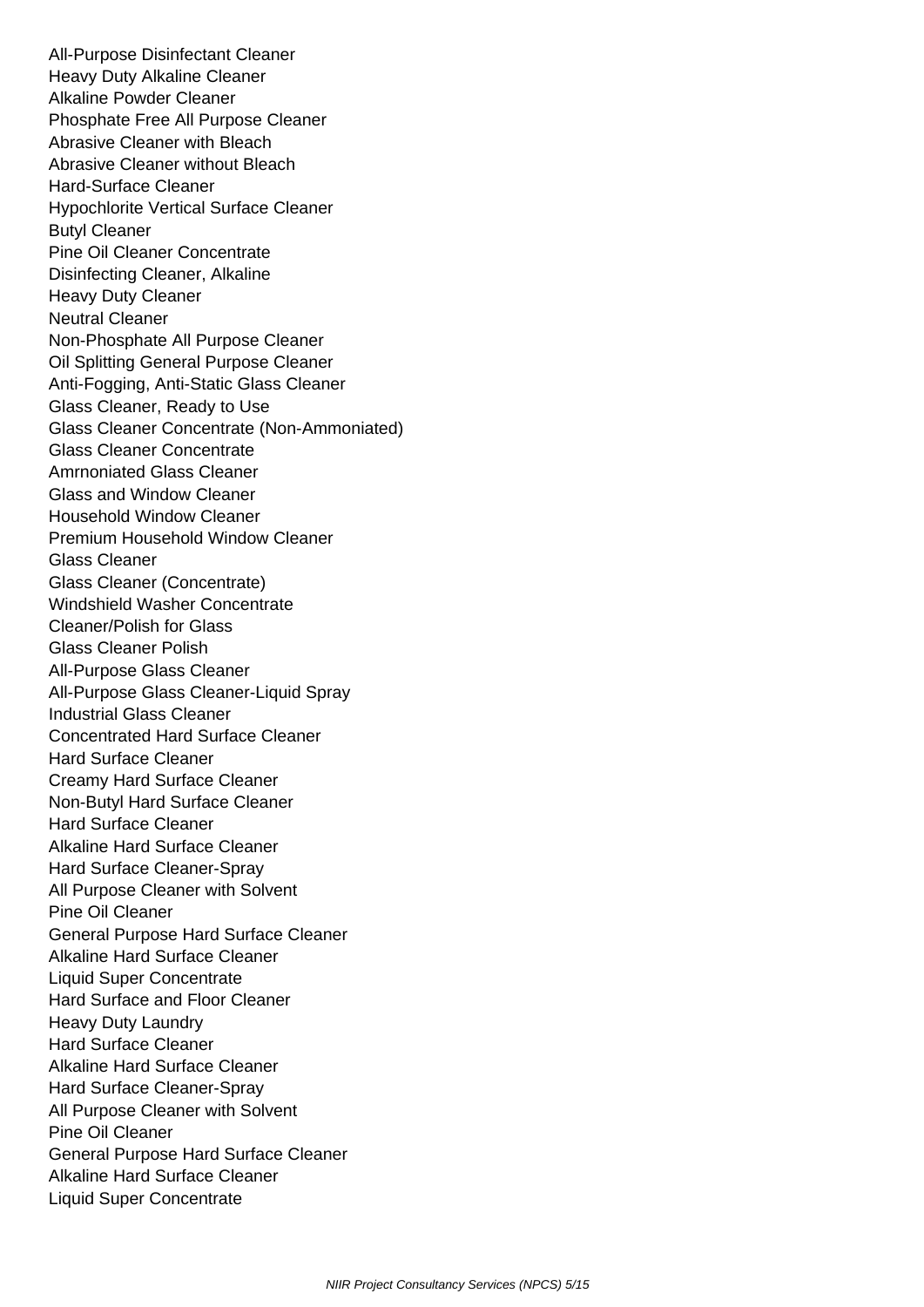Hard Surface and Floor Cleaner Heavy Duty Laundry Won-Phosphate Laundry Powder Heavy-duty Detergent, Powder, Spray Mixing Process-A Heavy-Duty Detergent. Powder, Soray Mixing Process-8 Heavy Duty Liquid Laundry Detergent Liquid Laundry Detergents Liquid Light-Duty Detergent. Low Viscosity-A Liquid Light-Duty Detergent, Low Viscosity-B Industrial Laundry Powder Laundry Powder Detergent Industrial Laundry One-Shot Liquid Hand-Wash Laundry Liquids - Moderate Foam Heavy Duty Detergent Heavy Duty Liquid Laundry Detergent Liquid Laundry Detergent - Economy Acid Cleaner High-Foaming Acid Scrubber Acid Cleaner, Iron and Steel, Soak or Spray Powdered Acid Cleaner Acid Aluminum Cleaner Acid Cleaner (Powder Form) Alkaline Cleaner, Aluminum, Spray Alkaline Cleaner, Iron & Steel, Soak Alkaline Cleaner, Iron & Steel, Spray Aluminun Cleaner/Brightener Aluminum Smut Cleaner Metal Cleaning Alkaline Metal Cleaning Acid Metal Cleaning- Rust Removal Aluminum Cleaning - Acid Aluminum Cleaner Aluminum Cleaner/ Polish, Soft Paste Fine Brass Polish Grill Cleaner Oven Cleaner Pump Spray Oven Cleaner Caustic Oven Cleaner Non-Caustic Oven Cleaner Oven Cleaner Heavy Duty Oven Cleaner Aerosol Shoe Polish Shoe Polish Paste Wax Baby Bath Baby Cream Baby Shampoo Baby Lotion Baby Shampoo Opacified Baby Shampoo Emulsified Baby Shampoo Bath Oil Bath Oil, Liquid After Bath/Shower Milky Lotion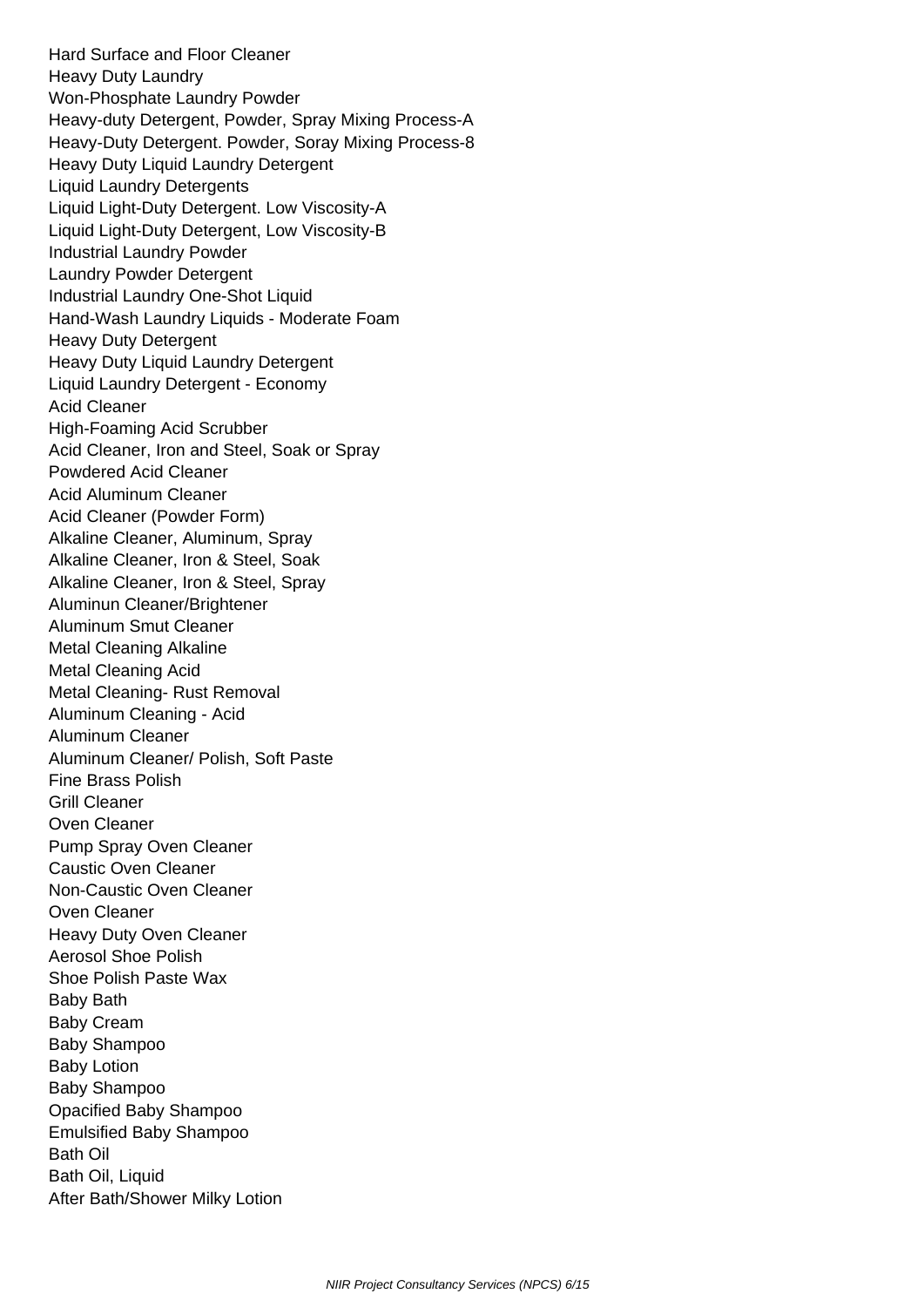After Bath/Shower Soft Milky Cream After Bath Moisturizing Lotion Bath Gel Bubble-Bath Gel Blooming Bath Oil Bath and Shower Gel Bubble Bath - Premium Foam Bath Clear Body Wash Cream Bath Foam Bath Medicated Foam Bath Shower Gel Fragrant Bath Oil Swirling Bath Oil Floating Bath Oil Elegant Foaming Bath Oil Hand & Body Cleanser Skin Cleanser Herbal Foam Bath Herbal Cream Foam Bath Low Irritation Shower Cleanser Mild Shower Cleanser Oil Foam Bath Transparent Bath and Shower Bar Vitamin Foam Bath Bubble Bath Soothing Bath Oil Hand Cleaning Cream with Solvent Hand Washing Paste Moisturizing Body Wash After Bath Talc Washing Lotion Gel Conditioning Body Cleanser Absorbant Facial Mask for Oily Skin ACNE Scrub Aerosol Moisturizing Facial Mask Aerosol Facial Mask for Chapped Skin Aloe Anionic Moisturizer Cleansing Emulsion Cleansing Milk - A Cleansing Milk - B Facial Gel Cleaner Conditioning Facial and Body Cleanser Compact Powder Face Bronzer Pressed Powder Anti-Wrinkle Cream Facial Firming Gel Anti-Aging Cream Anti-Bacterial Cleansing Cream Anti-Aging Leave on Mask Cleansing Oil Milk Lotion Cream Eye Shadow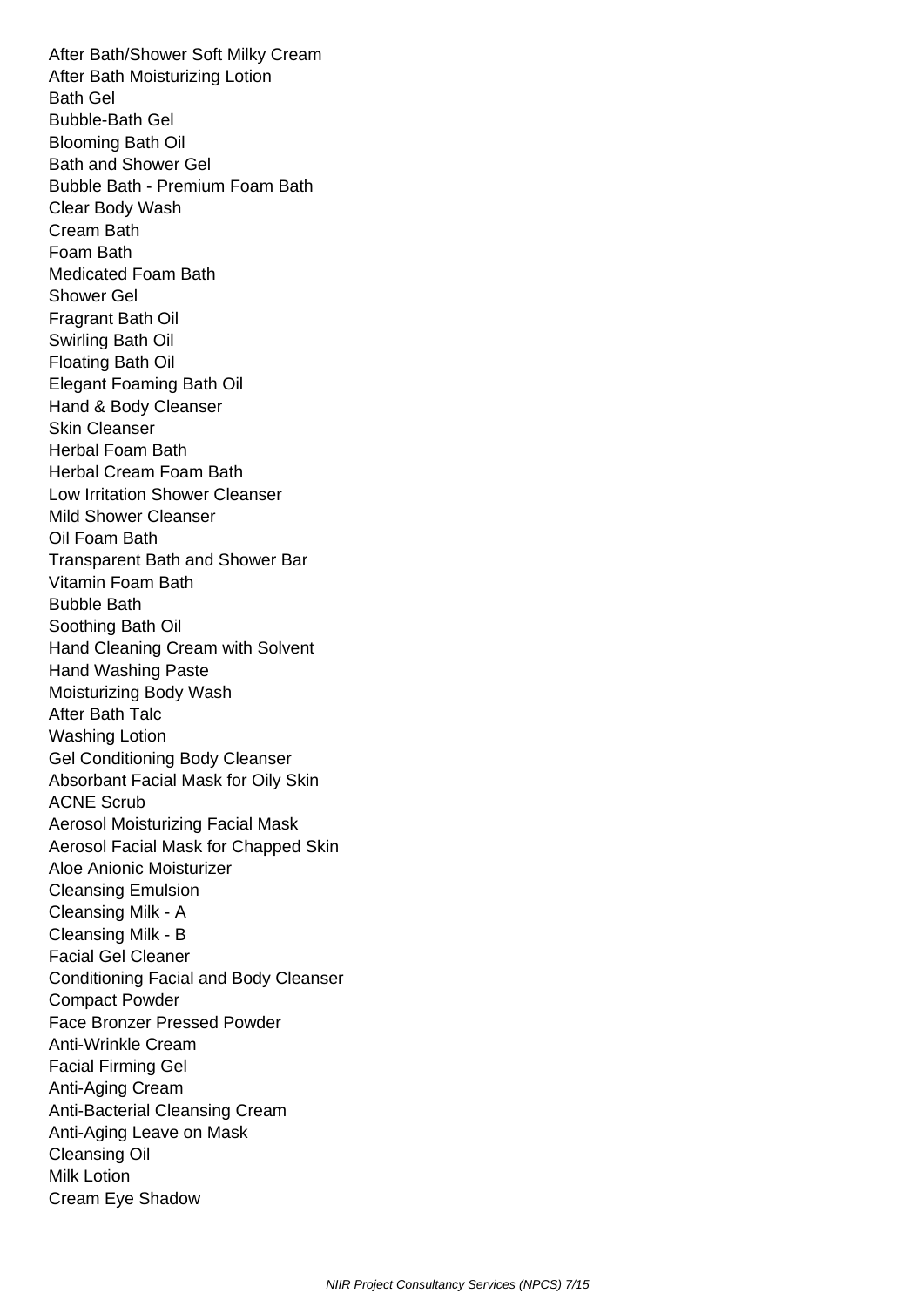Silky Blush Exfoliant Scrub Cream Eye Shadow Pearlescent Eye Shadow Eye Firming Gel Clear Eye Gel Creamy Mascara Waterproof Mascara Mascara Smudgeproof Mascara Eye Make-up Removing Stick Make-up Remover Eye Make-up Remover, Liquid Eye Make-up Remover in Gel Form Make-up Remover, Surfactant Based Lip Moisturizer Lip Balm Lip Balm A Lip Balm B Creamy Lipstick Base Lipstick Lip Care Stick with SPF ca.6 Lip Salve with Glycyrrhetinic Acid Lip Salve Sunscreen Lip Care Stick with Sunscreen Lip Stick Base Skin Tightening Gel Skin Smoother Gel Temporary Wrinkle Remover Rouge Compact Powder Rouge Stick Rouge Stick with Pearly Gloss All Purpose Cream All Purpose Moisturizing Cream Cold Cream Anti-Cellulite Cream Antiwrinkle Night Cream Avocado Cream, Paraffin Free Care Cream Acne Cream Anti-Acne Cream Aerosol Hand Cream Mousse Non-Stripping Cleansing Cream Barrier Cream Cleansing Cream-A (W/O Emulsion) Cleansing Cream-B (W/O Emulsion) All-Purpose Cream with Conventional Emulsifier Basis All-Purpose Dry Skin Cream Hand and Nail Cream Light Daycream, Skin Smoothing Eye Cream with UV-filter and Evening Primrose Oil Nightcream with Wheat Germ Oil Anti-Ozone Cream (Preregen)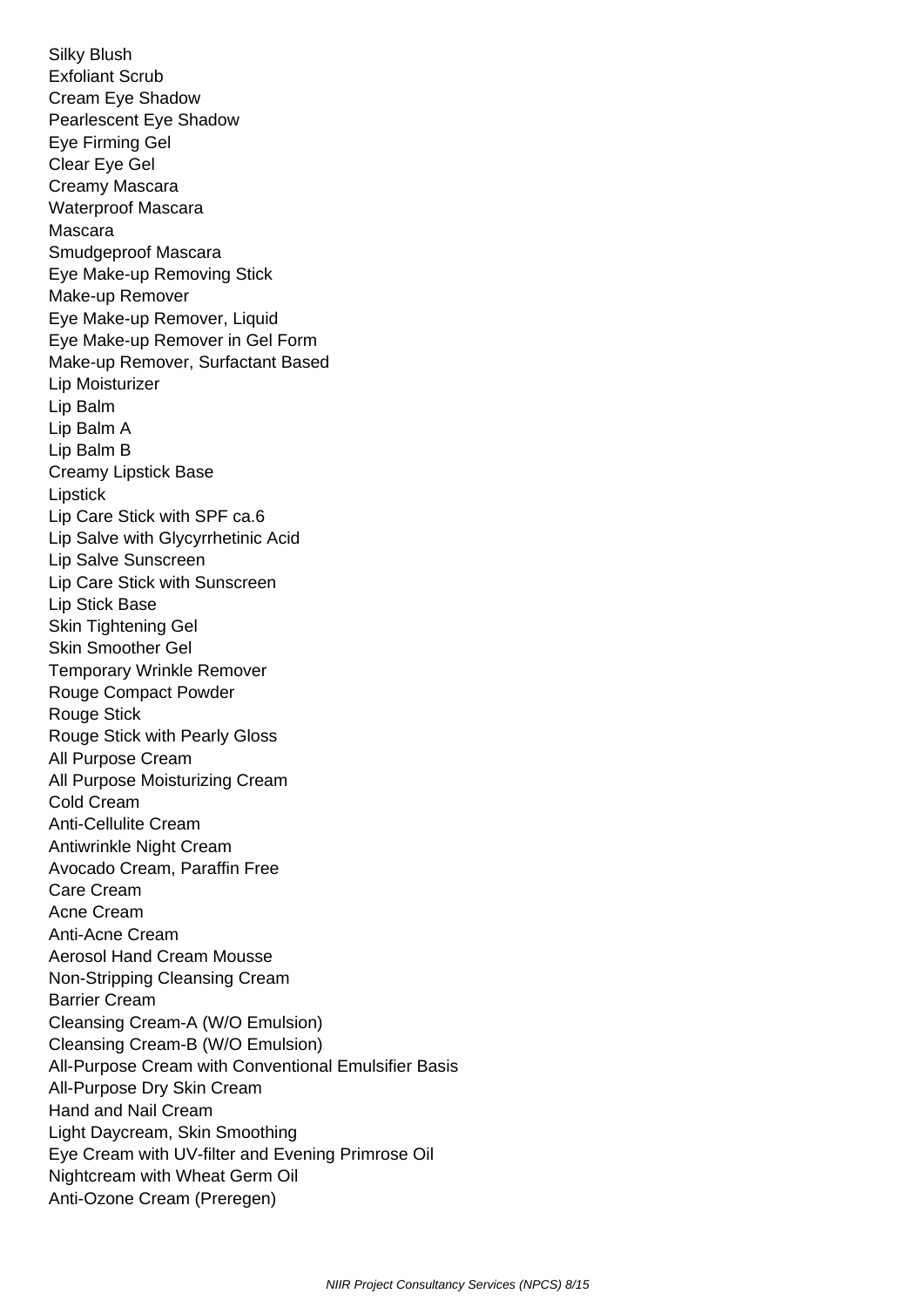Night Cream Nutrition Cream Fat Cream Day Cream O/W Day Cream O/W (Soft Cream) Universal Day Cream O/W Cocoa Butter Skin Cream Emollient Vanishing Cream Athlete's Medicated Foot Cream Cold Cream Depilatory Cream Hair Moisturizing Spray Aerosol Hair Spray Regular Hold Aerosol Hair Spray Super Hold Aerosol Hair Spray Formulation Containing Water Aerosol Hairspray, Hydrocarbon Propellant Aerosol Hairspray Aerosol Spray Hair Setting Lotion Cream Hair Conditioner Hair Straightening Cream Clear Conditioner Conditioner Hair Lotion Apricot Hair Conditioner Wheat Germ Hair Conditioner Balsam Conditioner Clear Conditioner with Wheat Germ Cationic Clear Leave-On Conditioner Clear Conditioner for Daily Use Daily Use Conditioner for Normal to Dry Hair Conditioner for Dry/Damaged Hair Conditioning Color Sealant for Temporary Hair Dyes Cuticle Coat with Enhanced Shine Conditioning Pretreatment for Chemical Processing Hair Gloss Spray Cream Hair Conditioner Conditioner and Setting Lotion Curl Conditioner and Oil Sheen Cream Rinse Cream Rinse Conditioner **Conditioner**  Hair Gel Hair Fixative **Conditioner**  Styling Gel Conditioning Protein Hair Gel Hair Setting Gel Conditioning Rinse Aerosol-Packed, Remains on Hair Conditioning Rinse, Aerosol-Packed Hair Conditioner, Aerosol-Packed Conditioning Setting Lotion, Clear Conditioning Setting Lotion, Cloudy Setting Lotion, Clear, Oily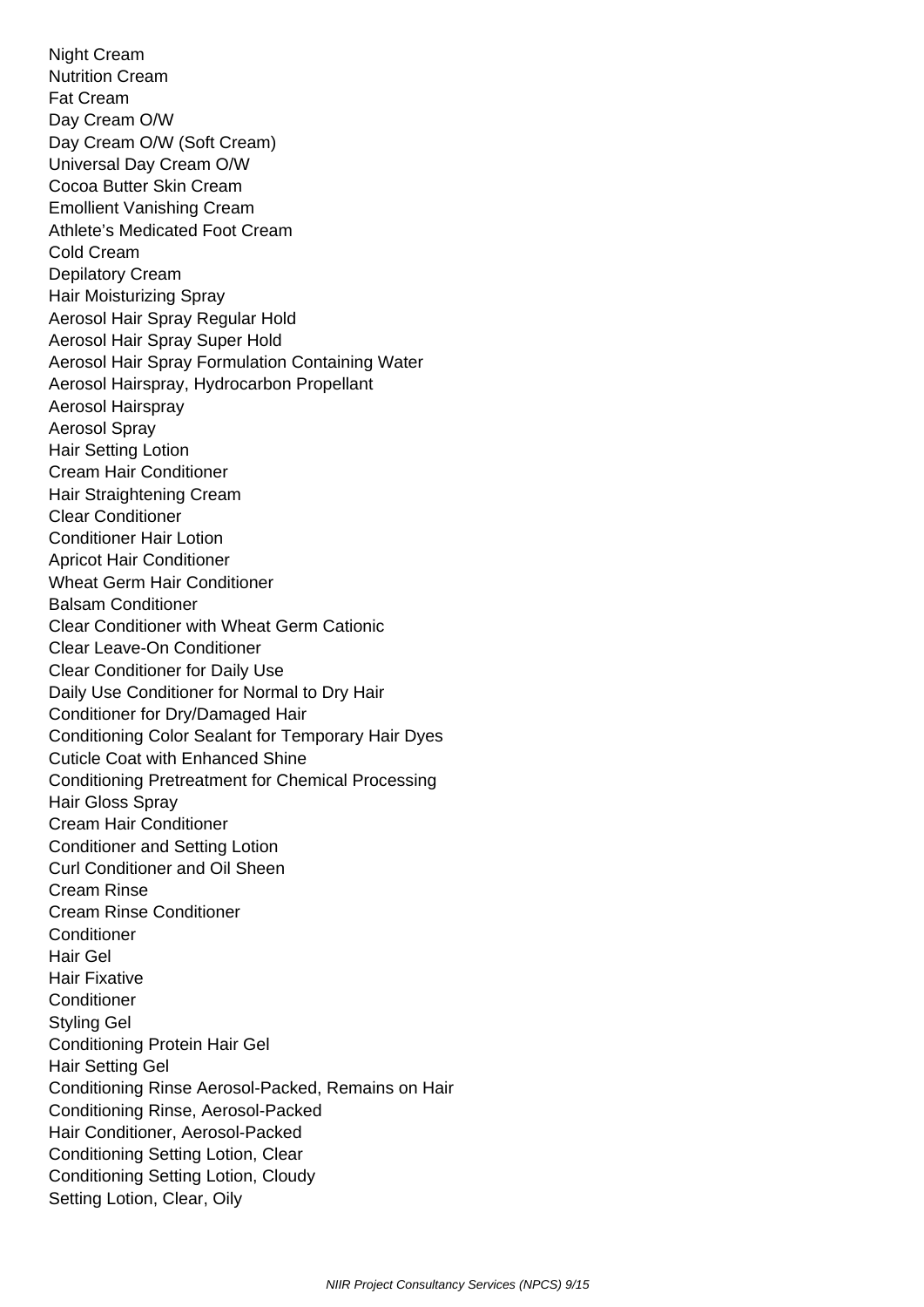Cream-Rinse Curl Activator Wave Lotion (Buffered) Economy Cream Rinse Conditioner "Light" Cream Rinse Conditioner Extra-Firm Holding Hairspray Firm Holding Hairspray 80% VOC Hairspray Firm Holding Hairspray **Hairspray**  Hair Conditioner Hair Cream Gel Hair Gel Hair Repair and Conditioner Conditioning Hair Rinse for Oily Hair Hair Shaping Gloss Conditioning, Setting Gel Hair Straightener Hair Relaxer Hair Styling Cream (for dried hair) Resyn Hair Spray with Dimethicone Copolyol Aerosol Filling High Performance Cream Rinse Conditioner Hair Shine Concentrated Gel High Performance 80% VOC Non-Aerosol Hair Spray Ultra-Hold Finishing Spray Modern Expression Hair Mask Spiking Spritz Non-Aerosol Finishing Spray Finishing Spray Replenishing Cream Rinse Pelan Hair Conditioner Pomade Hair Straightener Premium Biodegradable Hair Conditioner Ethnic Hair Shine Hair Sculpturing Treatment Flexible Hold Styling Mousse Hair Setting Cream Permanent Wave Cold Perm (Carbonated) Hair Spray Medium Hold Hair Spray Firm Holding/High Humidity Hair Spray Hair Spray Pump Setting Spray (100% VOC) Pump Setting Soray (80% VOC) Hair Spray, Aerosol-Packed Hair Dressing Cream O/W Hair Dressing Cream W/O Hair Dressing Cream O/W High Solids Hair Spray-80% VOC High Solids Hair Spray (Innovative 80% Equivalent)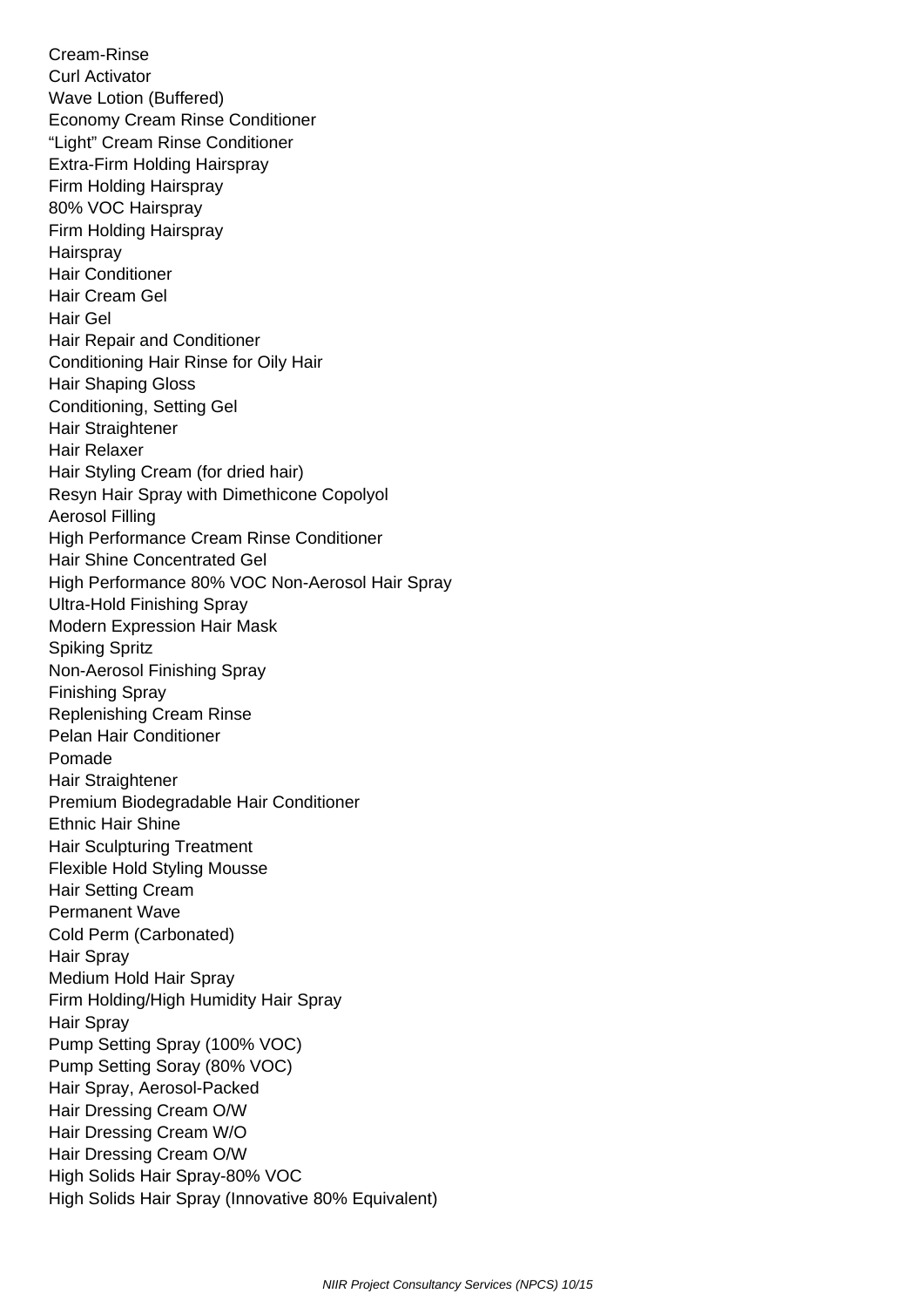Body Lotion Milk Lotion Body Lotion, Type O/W, with MPC-Milk Peptide Complex Flowable Moisturizing Milk Creamy Lotion Monasil PCA Lotion AHA Moisturizing Lotion Anti-Aging Day Lotion Cationic Lotion with Incroquat Behenyl TMS Body Lotion for Sensitive Skin Cleansing Lotion Botanical Facial Moisturizing Lotion Cationic Lotion Body Lotion: Water in Oil Cromoist CM-Glucan Lotion with Crodafos CES Dihydroxyacetone Lotion Isolan DO Lotion (O/W Cold Process) Emollient Lotion Ethnic Hand & Body Lotion Hand and Body Lotion Cocoa Butter Hand and Body Lotion Hand and Body Lotion Depilatory Lotion Hand and Body Lotion Dry Touch Emollient Lotion Hand and Body Lotion Rehydrating Body Lotion Hand and Body Lotion Hand Lotion Hand & Body Lotion Light Conditioning Hand Lotion Incroquat Behenyl TMS Lotion High SPF-30 Lotion Cold Process Aloe Vera Gel Shampoo Acid Balanced Conditioning Shampoo All Purpose Shampoo Amide Free Shampoo (Formulated to be amide-free) Premium Clarifying Shampoo Anti-Dandruff Lotion Shampoo Anti-Dandruff Cream Type Shampoo Anti-Dandruff Shampoo Children's Conditioning Shampoo Anti-Dandruff Shampoo Moisturizing Anti-Dandruff Shampoo Clear Shampoo with Microcapsules All Natural Shampoo Conditioning Color Enhancer Shampoo Shampoo-Clear Gel Type Conditioning Shampoo Clear, Colorless Conditioning Shampoo Deodorizing Shampoo Shampoo Mild Deep Cleaning Shampoo Water White Shampoo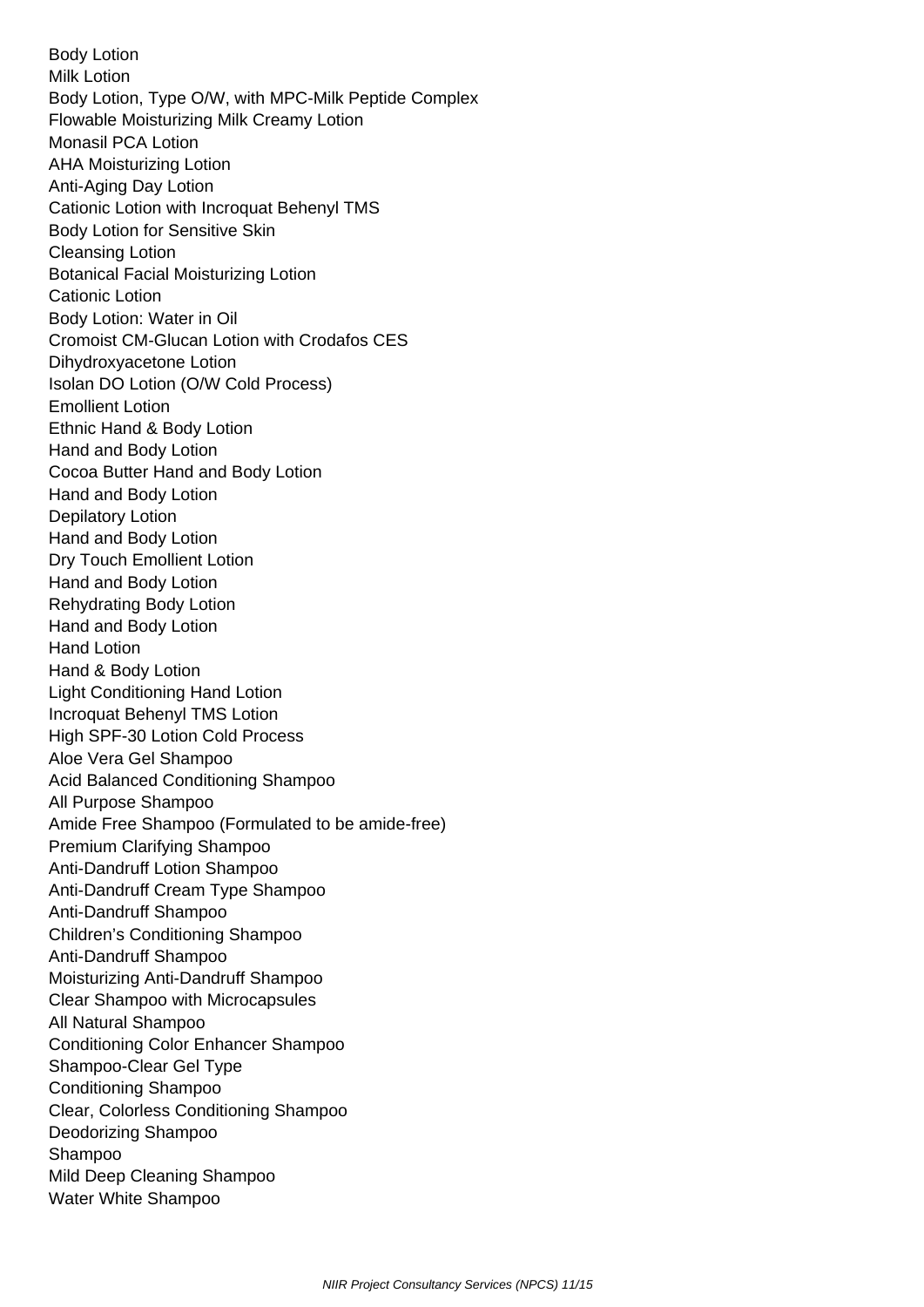Coconut Shampoo (35% Real Soap) Coconut-Oleic Shampoo (35% Real Soap) Cream Shampoo Crystal Clear Conditioning Shampoos Crystal Clear Luxury Shampoo Crystal Clear Conditioning Shampoo Gentle Shampoo Hair and Body Shampoo Shampoo Preparation in the Laboratory High Performance Low Irritation Shampoo Low Irritation Conditioning Shampoo Low-Cost Shampoo Conditioning Shampoo Mild Shampoo with Panthenol Clear Mink Oil Shampoo Neutralizing Conditioning Ethnic Shampoo Mild Anti-Dandruff Shampoo Pearled Shampoo Clear Shampoo Clear Gel Shampoo Pearlized Conditioning Shampoo Clear Conditioning Shampoo Salon-Style Shampoo Baby Shampoo Insect Repellent Cream O/W Insect Repellent Emulsion O/W, Liquid Insect Repellent Oil, Alcoholic Insect Repellent Stick Insect Repellent Spray, Aerosol-Packed Gelled DEET Repellent Stick Stick Formula Repellent Roll-On After Shave Lotion O/W Emulsion W/O After Shave Lotion After Shave Lotion Clear Shaving Gel Cooling After Shave (Oil Free/Alcohol Free) Moisturizing After Shave Treatment (Eashave) Refreshing After Shave (Eashave) After Shave Bala Soft After Shave Balm (Eashave) Oil-in-Water After-Shave Balm After Shave Balsam Shaving Cream Shave Cream Aerosol Shave Cream Nonionic Aerosol Shave Cream After Shave Conditioner Aftershave Gel with Peppermint and Tea Tree Oil Shave Cream Concentrate Electric Preshave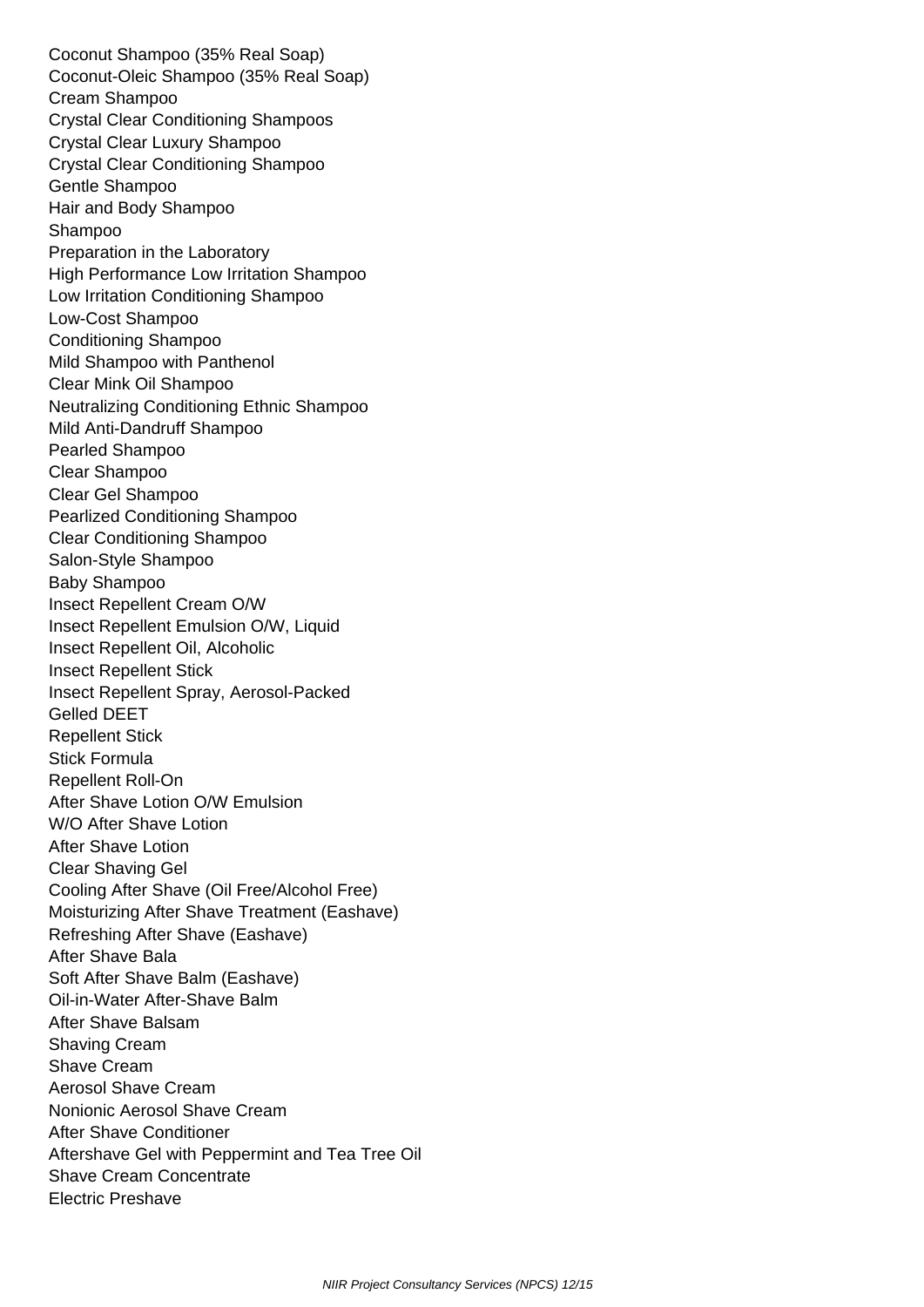Shave Gel Clear Liquid Hand Soap with Suspended Mineral Oil Beads d-Limonene Hand Soap d-Limonene Waterless Hand Cleaner Clear Liquid Hand Soap Conditioning Hand Soap Emollient Liquid Hand Soap Cream Soap Hand Cleaners (Powder Dispenser Type) Powder Dispenser Type Hand Cleaner, Powder (Dispenser Type) Hand Cleaners (Handsoap-Clear Liquid) Heayy Duty Hand Cleaner, Waterless, Liquid Hand Cleaner-Waterless Paste Waterless Paste Hand Cleaner-Waterless Paste Liquid Hand Soap Coconut-Oleic Hand Soap Hand Cleaners (Waterless Paste) Waterless Paste Liquid Hand Soap W/Aloe Deodorant Hand Wash Luxury Liquid Soap Liquid Hand Soap Mild Liquid Soap Hot-Pour Syndet Bar Opaque Liquid Soap Transparent Toilet Soap Moisturizing Liquid Hand Soap Germicidal Hand Cleanser Neutral pH Detergent Bar Solid Iodophor Cleansing Bar Non-Drying Lotion Hand Cleaner Waterless Handcleaner Pearlized Liquid Soap Sanitizing Hand Soap Skin Conditioning Liquid Soap Clear Gel Hand Soap Gel Waterless Hand Cleaner Slow Setting Gel Waterless Hand Cleaner Waterless Hand Cleaner Slow Set Waterless Hand Cleaner Fast Set Waterless Hand Cleaner Soft Skin Liquid Soap Conditioning Liquid Soap Soap Base Beauty Bar Liquid Soap Dry Touch Physical Sunscreen Enriched Moisturizing Lotion (Before & After Tanning) Sunscreen Spray Microfine Titanium Dioxide Sunscreen (O/W) Lotion After Sun Lotion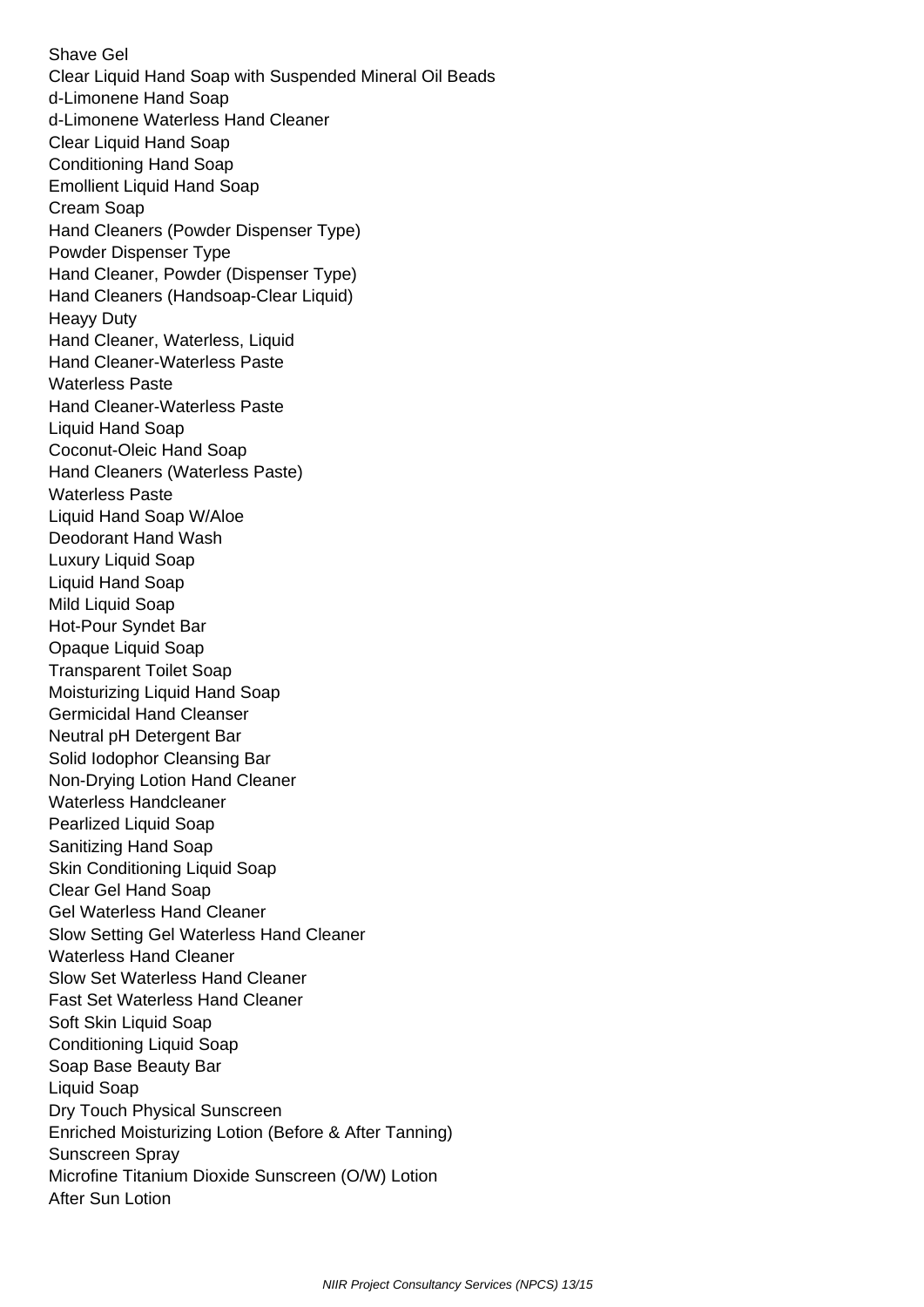Sun Tan Cream Sun Tan Oil Moisturizing Hydrogel with B-Glucan After Sun Lotion Light After Sun Fluid After Sun Lotion Sunscreen Cream After Sun Milk W/O-Sun Screen Milk Oil-in-Water Sun Protection Cream Oil-in-Water Sun Protective Cream with "Natural" Sun Filter Sunscreen Gel Sunscreen Gel SPF 10 Sunscreen Gel SPF 10 (Aqueous-Alcoholic) Sunscreen Lotion Sunscreen Lotion (SPF 15\*) Waterproof Sunscreen Cream (SPF 19\*) Sunscreen Moisturizing Cream Sunscreen (O/W) Lotion SPF 16 Sunscreen (0/W) Lotion SPF 17 Sunscreen (W/O) Lotion SPF 20 (Broad Spectrum UVA/UVB Protection) Sunscreen (W/O) Lotion SPF 23 (Broad Spectrum UVA/UVB Protection) Sunscreen (W/O) Lotion SPF 30 (Waterproof Broad Spectrum UVA/UVB Protection) Titanium Dioxide Based Water Resistant Sunscreen (SPF 22) Waterproof Sunscreen Cream Waterproof Suntan Lotion SPF 17 Moisturizing Sunscreen Waterproof W/O Sunscreen Lotion (SPF-16) Cooling After Sun Lotion Waterproof W/O Sunscreen Lotion (SPF 22) Water-In-Oil Sunscreen (SPF 26) Water Resistant Sunscreen Lotion Water-Resistant Sunscreen Lotion (SPF 24) Chalk Toothpaste Aluminum Hydroxide Toothpaste Clear Gel Toothpaste Phosphate Toothpaste Chalk Toothpaste Silica Toothpaste (Opaque Paste) Silica Toothpaste (Transparent Paste) Silica Toothpaste (Translucent Paste) Tartar Control Toothpaste **Toothgel Toothpaste**  Toothpaste, Transparent 22. RIGHT PACKAGING FOR YOUR PRODUCT 1. Packaging Budget 2. Packaging Transportation 3. Packaging Materials and Sustainability • Blister Packs • Clamshells • Skin Packs

4. Packaging Size